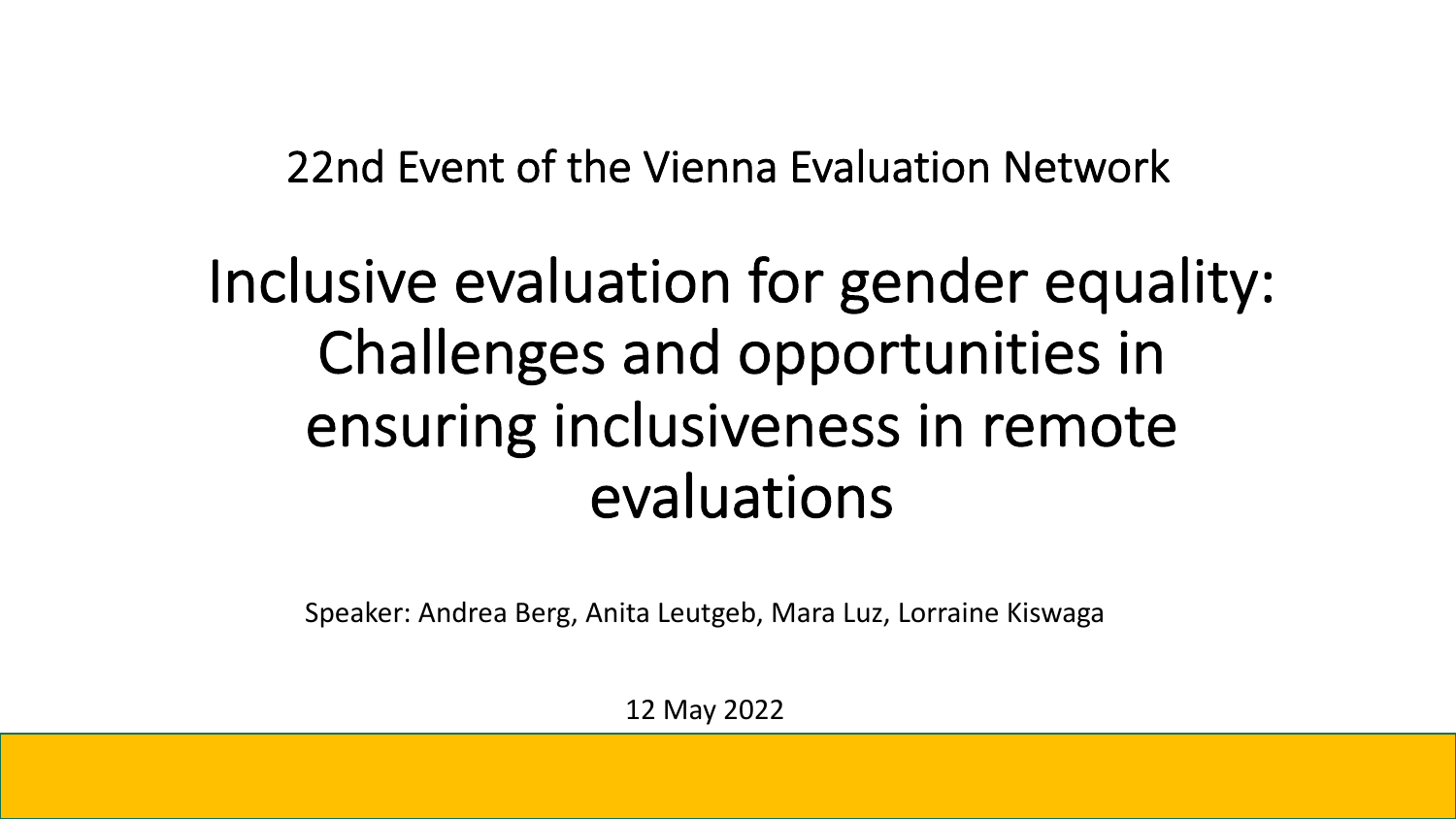## **INTENTION FOR THIS PRESENTATION**

- •Sharing our experience with a complex remote evaluation lasting almost two years.
- •Discussing challenges we faced and solutions we found to make this evaluation as inclusive as possible under the current circumstances with the Covid19 pandemic.
- •Reflecting our role and ambitions in the given time and budget frame.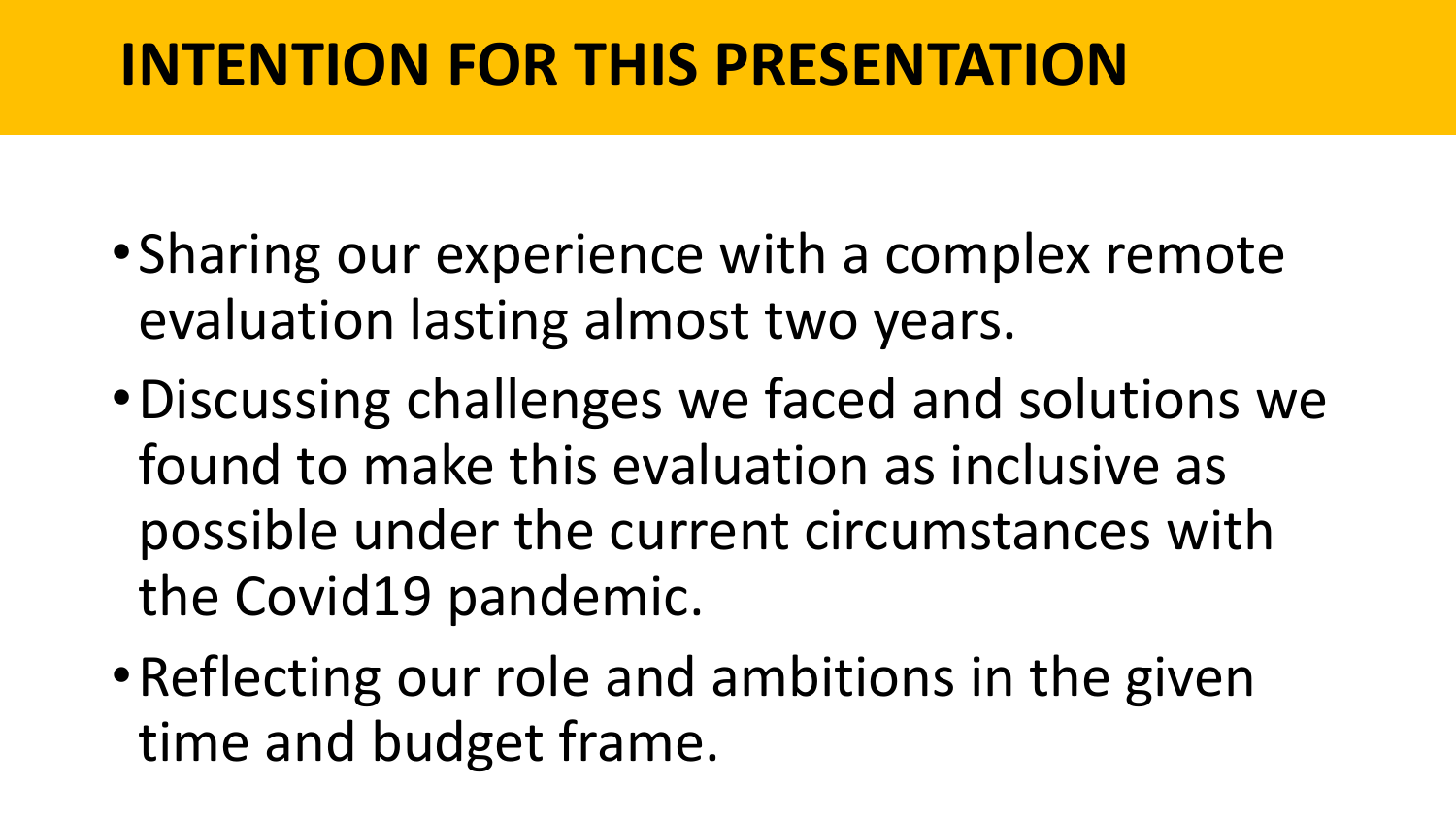## **KEY INFORMATION ON THE EVALUATION**

Sectoral evaluation on "Promotion of gender equality in partner organizations of Bread for the World and their projects"

### Evaluation aims:

- -to assess the gender work of BftW partner organizations and their projects and
- -identify examples of good practices.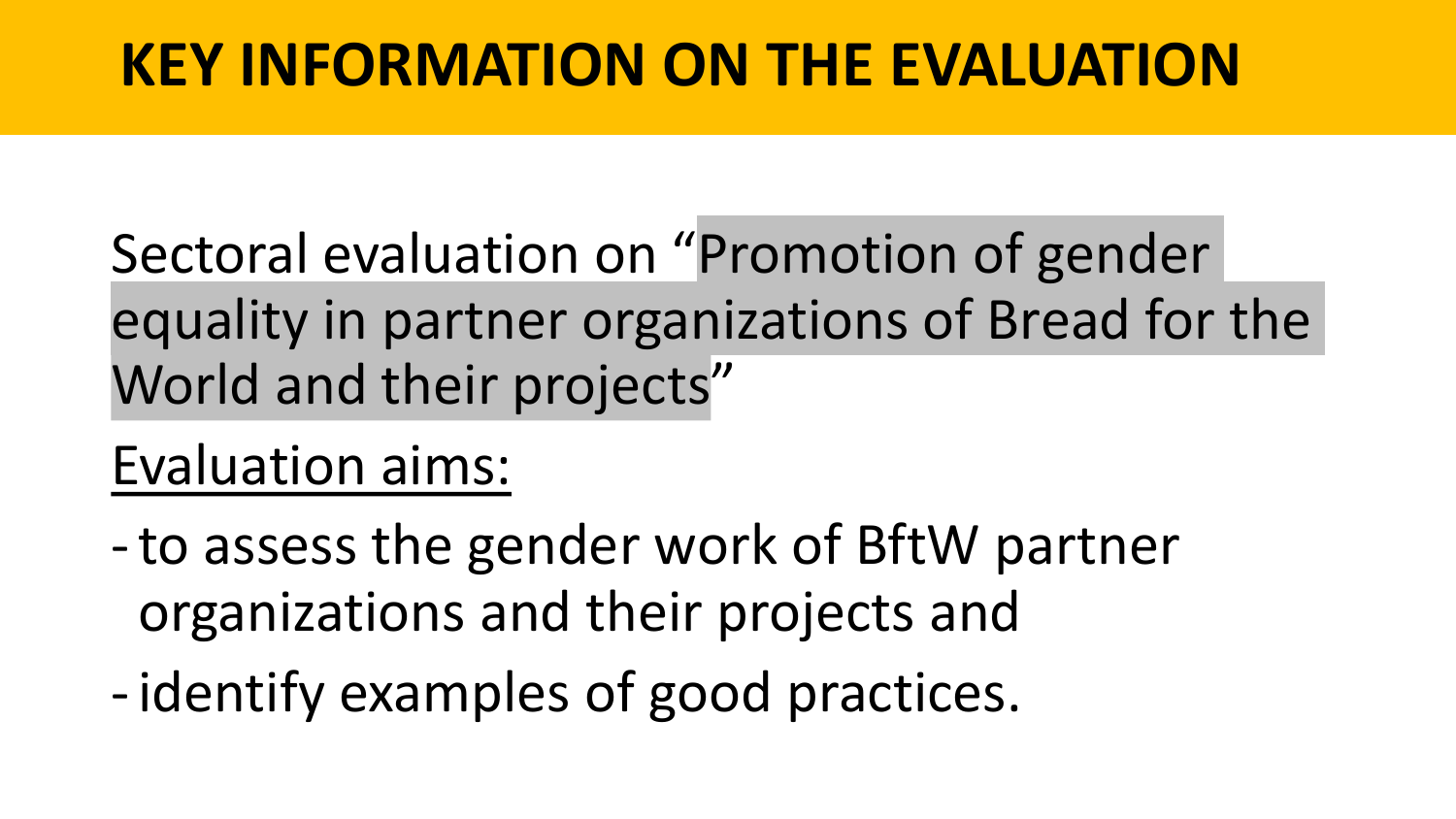## **Evaluation process – overview desk phase**

- June 2020: Project start
- Rough analysis of **131 projects on 4 continents**: projects that aim to achieve gender equality and that promote girls and women, as well as projects that have gender as a cross- cutting issue
- Online surveys (one with BfdW HQ staff members, one with POs)
- In-depth document analysis of **30 projects**
- December 2020: Desk report (in German)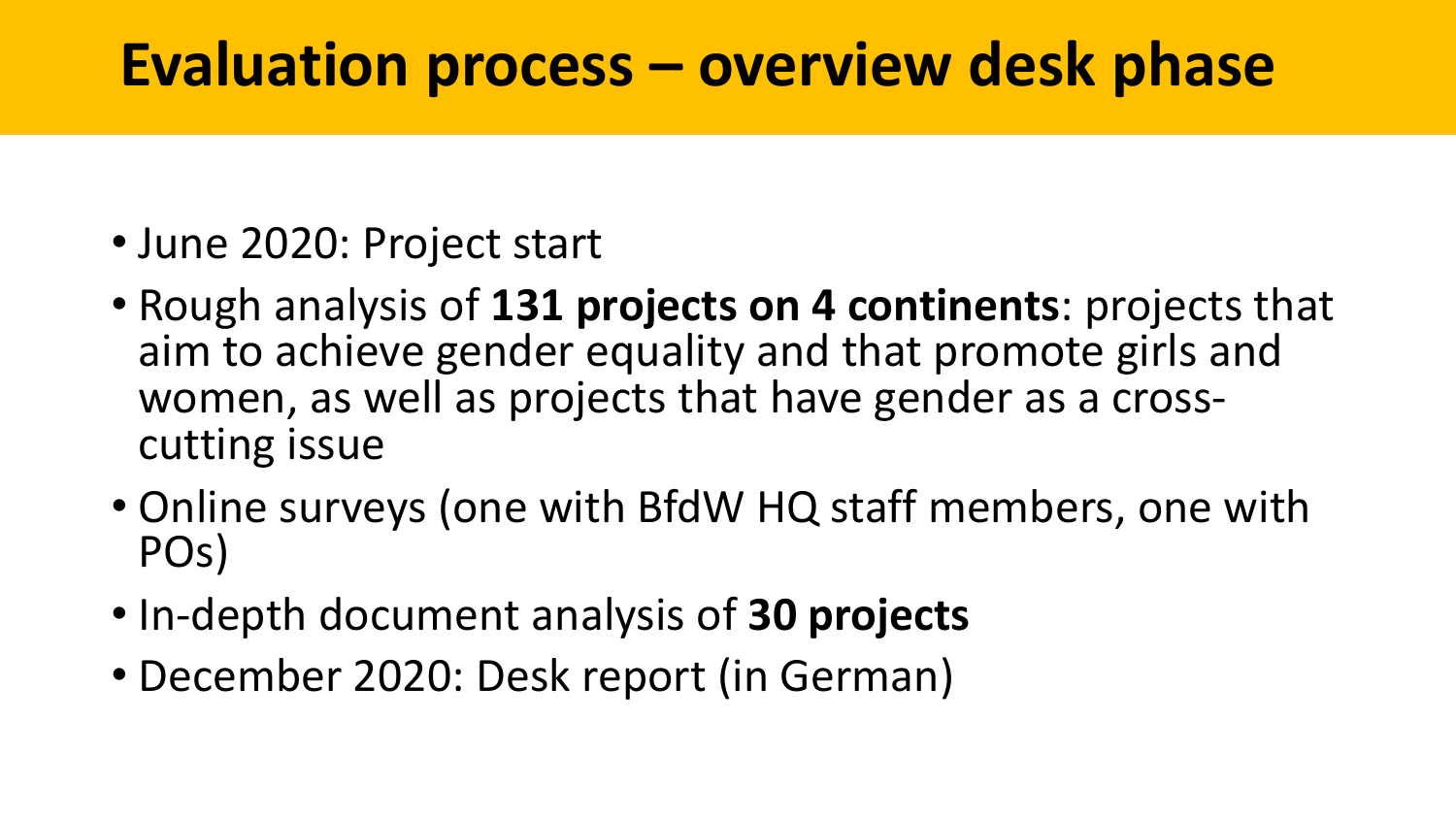## **Evaluation process – overview field phase**

- **May/June 2021**: case studies in 10 countries (3 in Latin America, 3 in Africa, 3 in Southeast Asia, 1 in the Caucasus) - data collection among PO staff members and final beneficiaries/target groups
- **June 2021**: debriefing reports for each PO/project, data analysis
- **July/August 2021**: comparison/integration of analysis from desk and field phase
- **September 2021**: Final evaluation report (in German)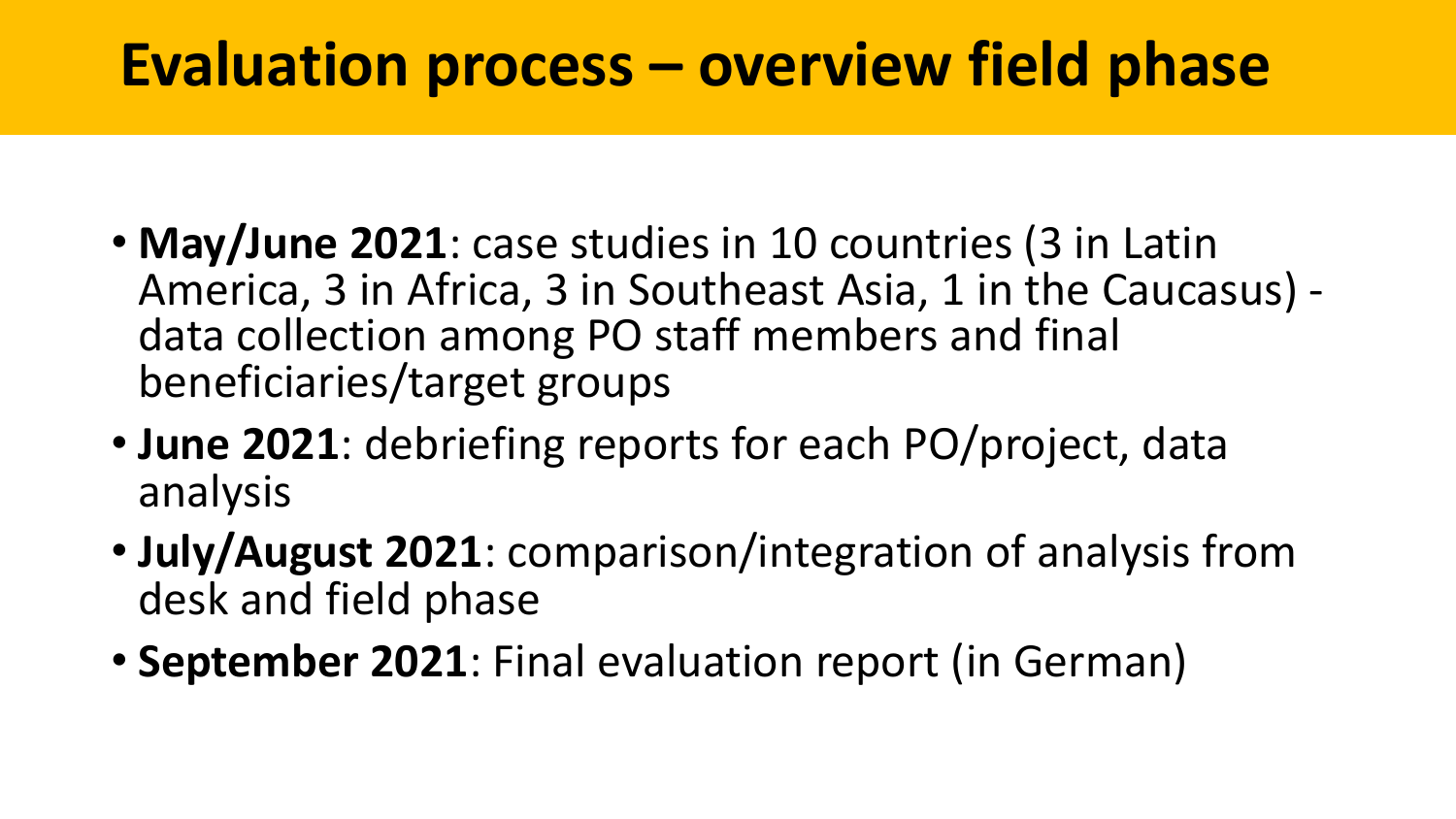## **Evaluation team**

- Core team consisted of four evaluators from Germany and Austria
- For the field phase eight consultants from the region or the selected countries of the field phase were hired

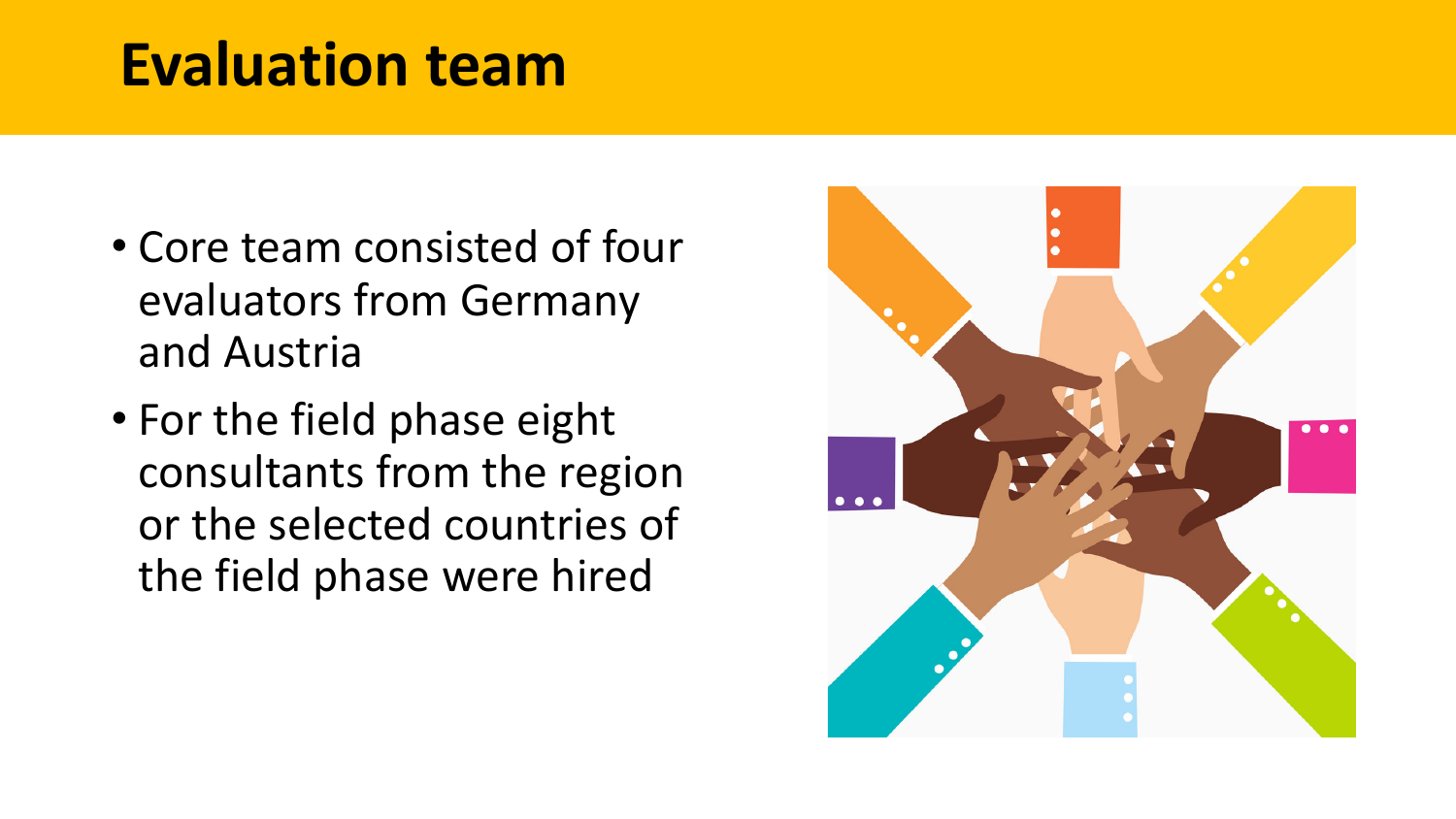### **Elements of the evaluation per country**

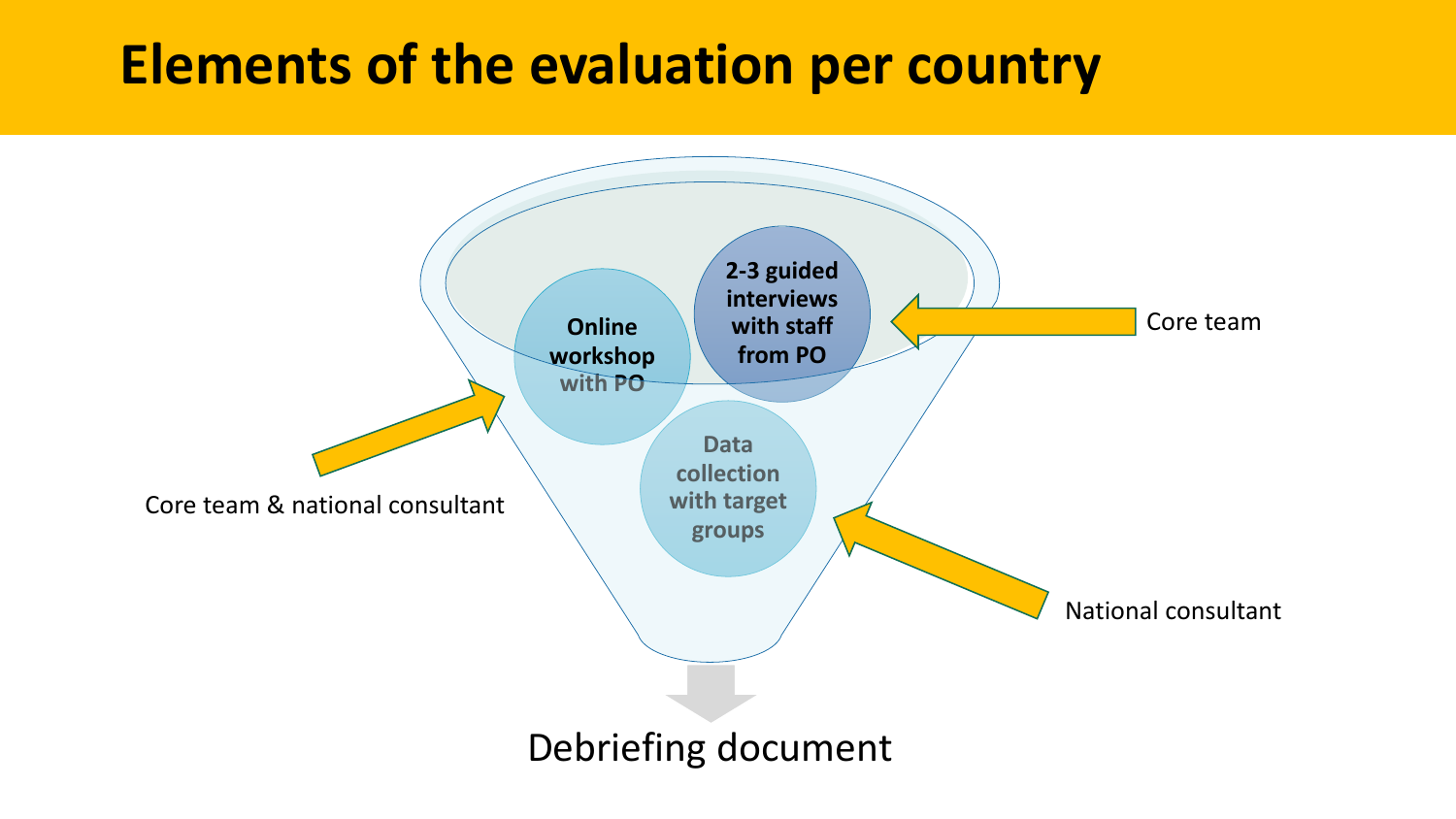### **Partner organisations included in field phase**

### **Africa: Lesotho**, **Tanzania**, **Nigeria**

### **Latin America & Carribean: Nicaragua**, **Peru, Brazil**

**Asia**: **Philippines, India, Indonesia** 

**Europe/Middle East: Georgia**

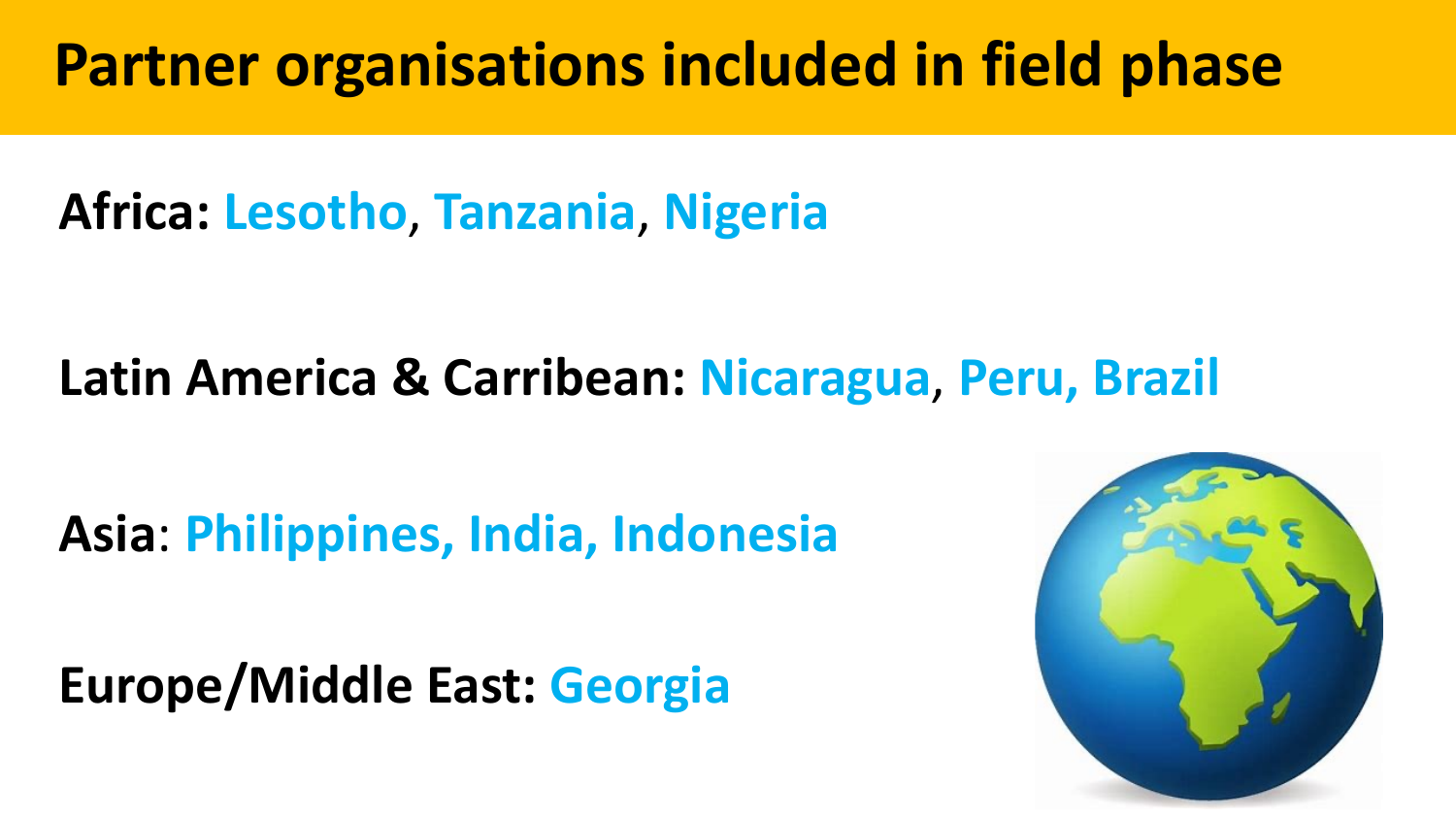### **Inclusive Systemic Evaluation**

Our approach in the evaluation design in the beginning: applying Inclusive Systemic Evaluation (ISE4GEMS).

This approach seeks to integrate the GEMs dimensions (gender equality, environments, and marginalized voices) in an overarching inclusive systemic evaluation framework

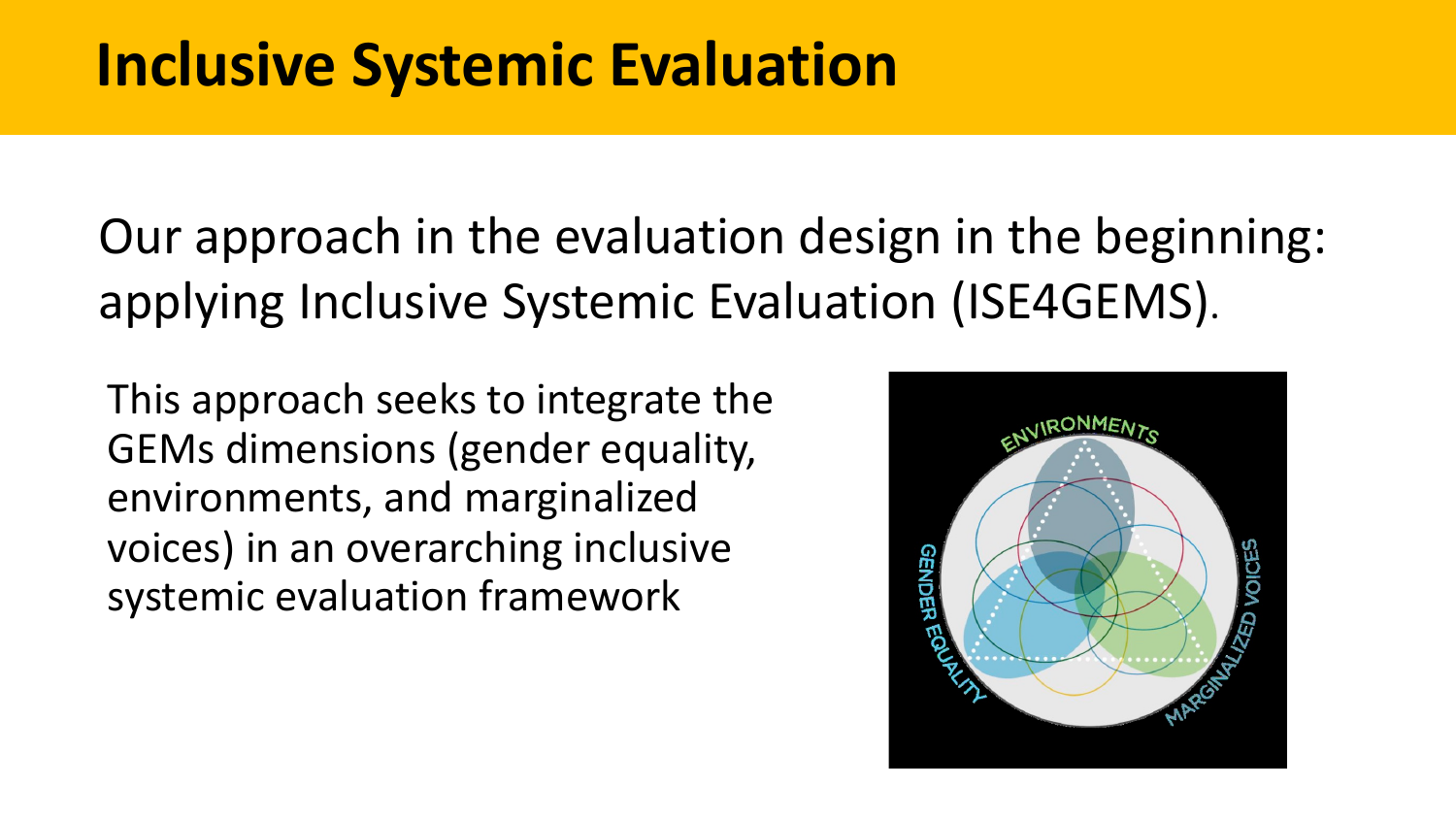## **Inclusive Systemic Evaluation**

#### **Key elements:**

- **Ethics** to empower and enable individuals and communities
- **Validity and rigour** through inclusive interpretation
- **Transdisciplinary mixed methods** for socio-environmental analysis
- **Capacity development** on systems thinking and GEMs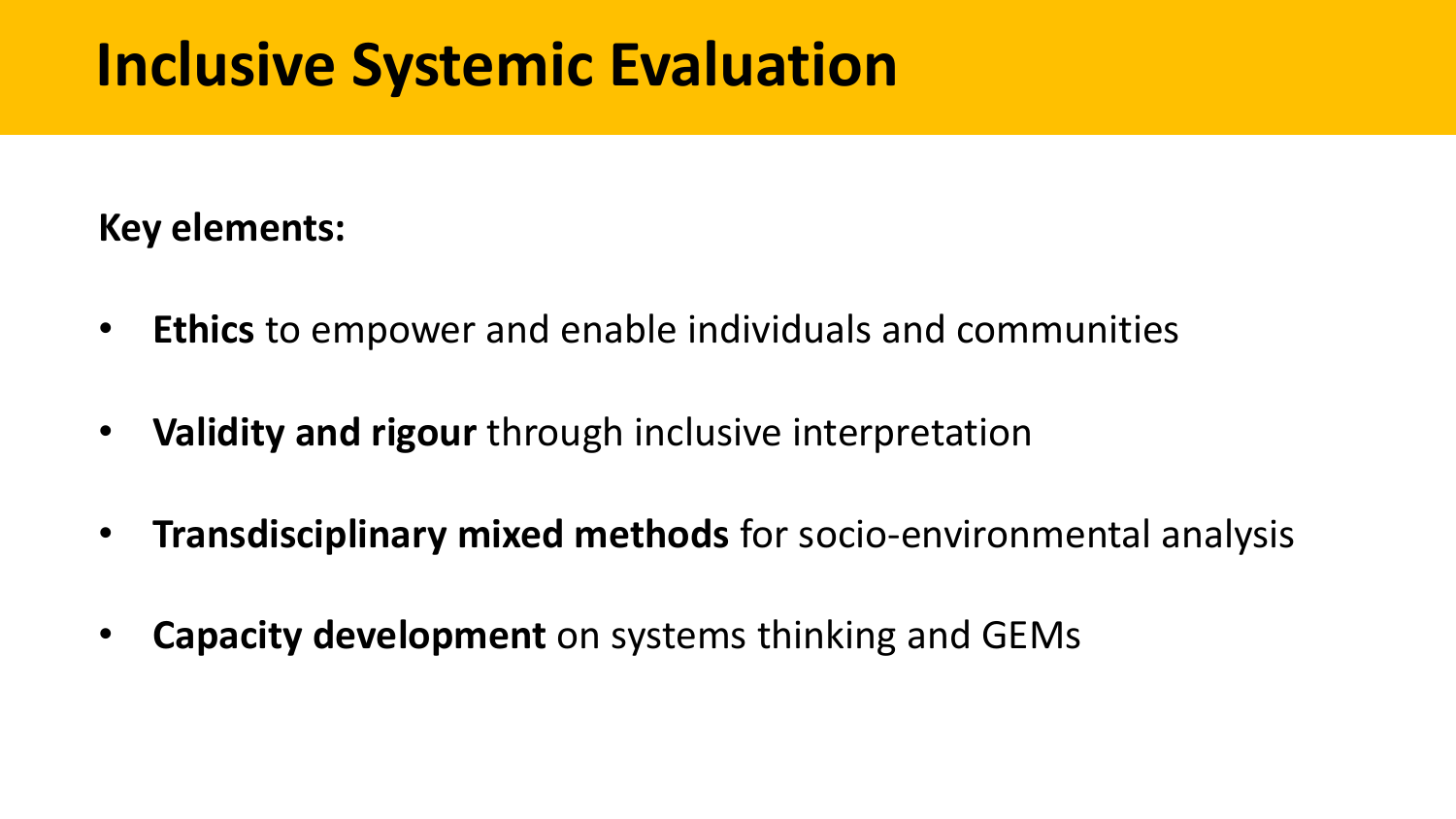# **Inclusive Systemic Evaluation**

### ISE4GEMs approach and reality did not fit

- Approach rather new to us
- Documents provided by the contracting organisation did not provide the information necessary for the approach
- Project planning was not including elements of that approach
- Selection of interviewees not possible that way selection was rather based on accessibility (physical or by communication means)
- Time constraints
- At the end: **as inclusive evaluation as possible**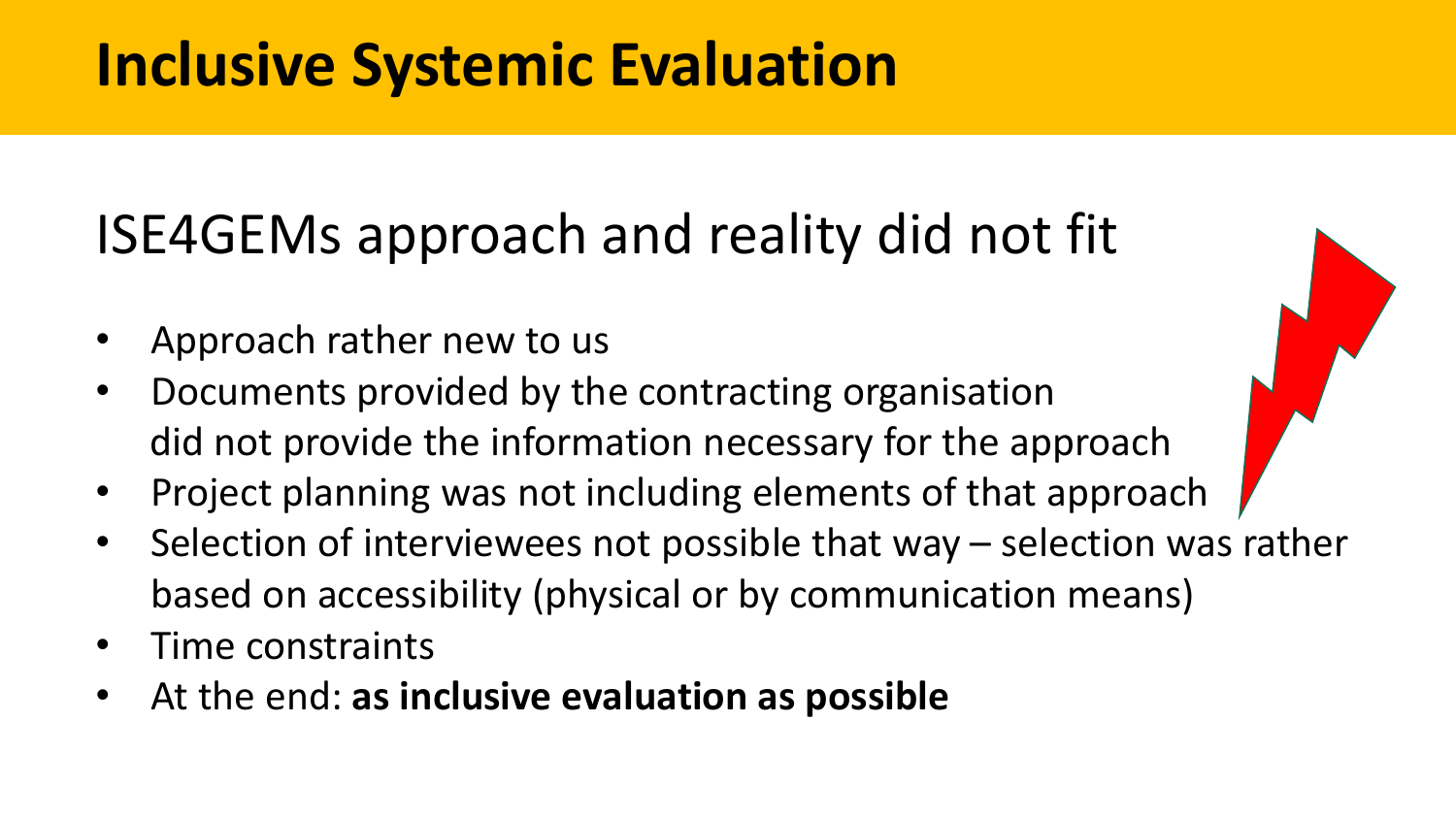### **CHALLENGES during document review**

- •Lack of information on gender in the docs / few projects with gender equality as objective, mostly cross-cutting or women/girls only
- •Lack of gender sensitive project planning
- •Lack of a common understanding of gender equality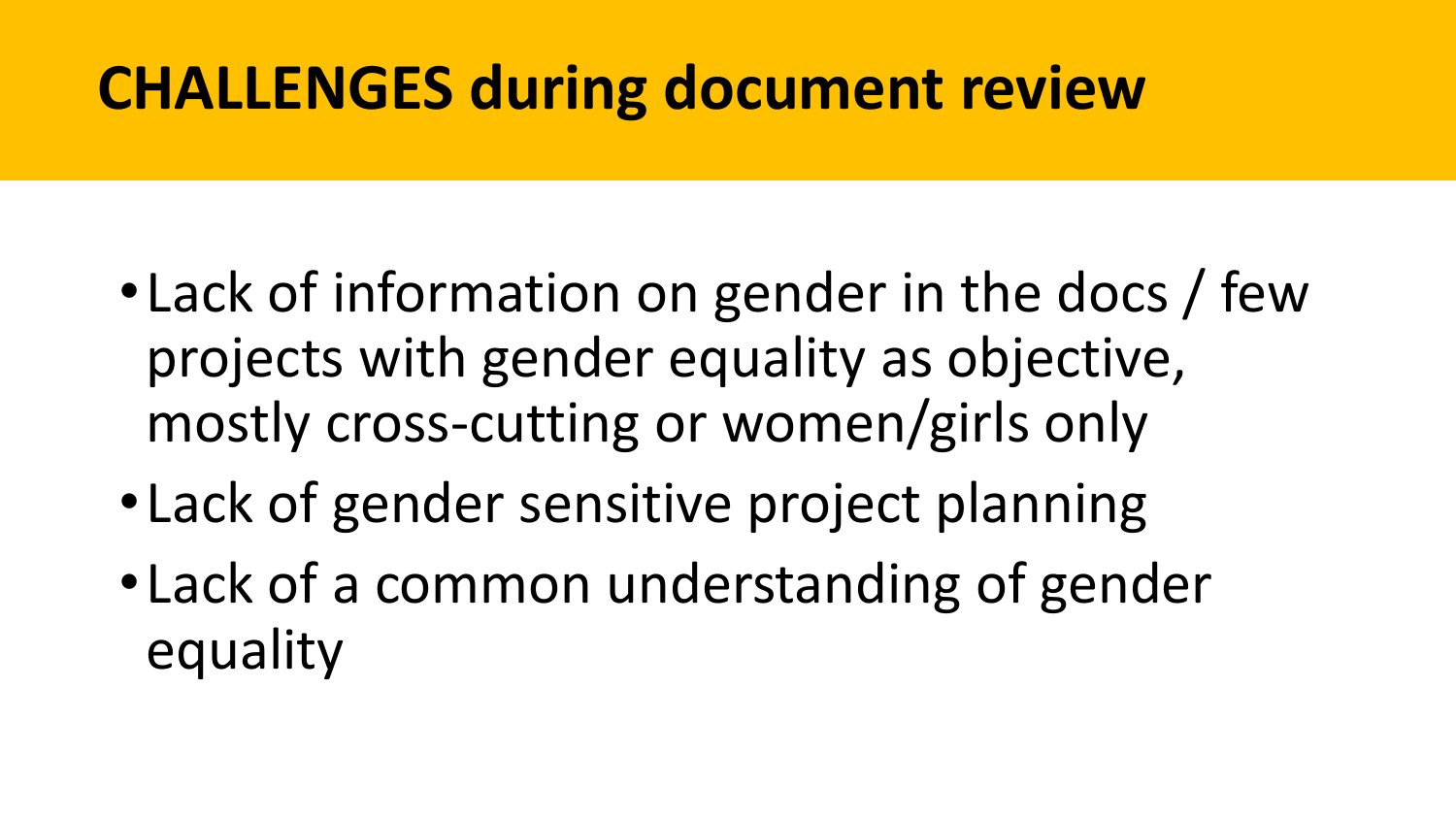# **CHALLENGES working with evaluation practitioners from the target countries**

- •Job ad
- Selection process
- Aligning methodology
- Time zones
- Access to internet (budget for internet costs)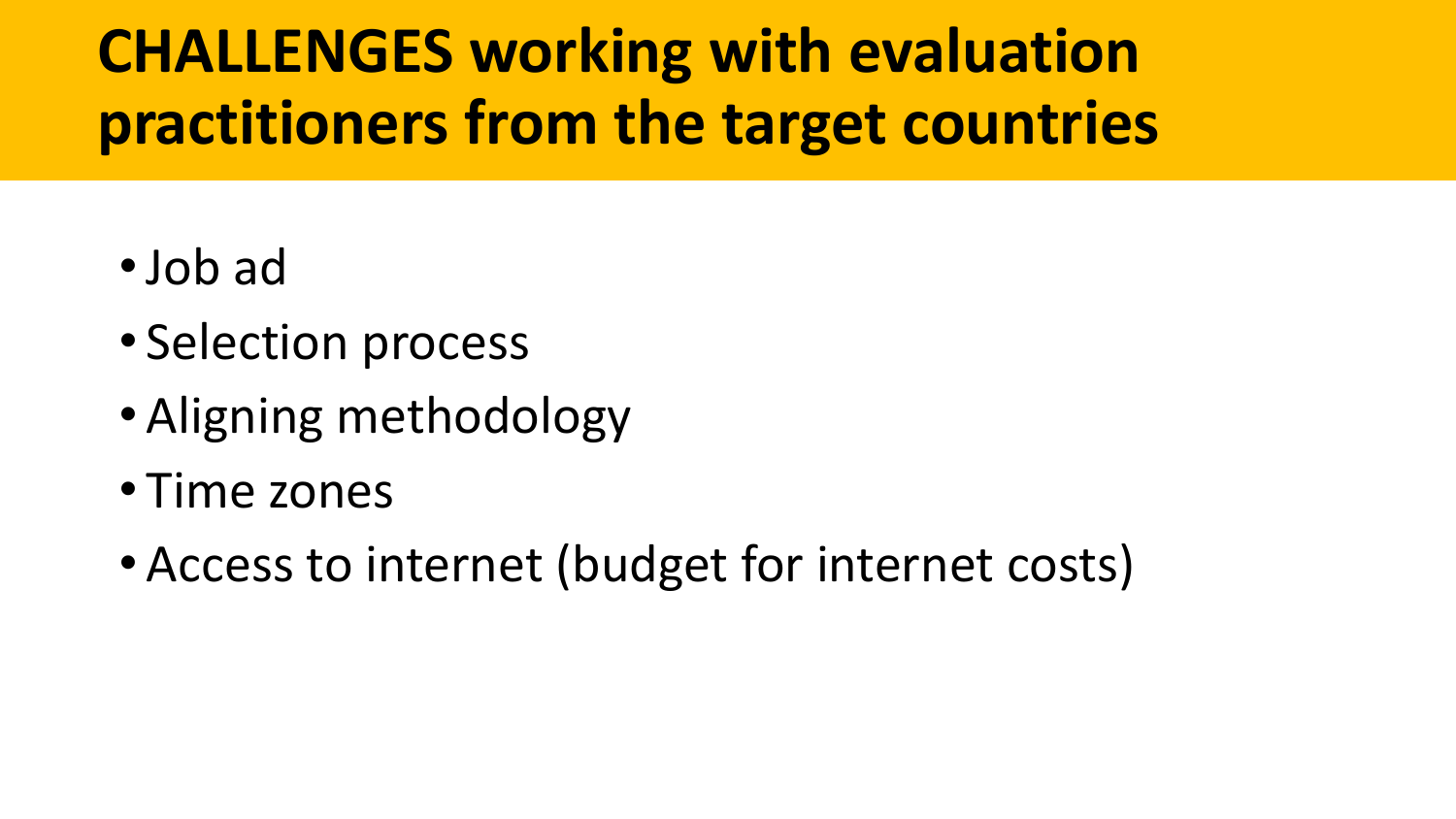### **Challenges and opportunities for the practitioners from the target countries (Tanzania, Lesotho)**

- Language and technology barriers- close collaboration with local translator or evaluated project staff
- Poor network connection especially when reaching rural community
- Field particiant expectation- clarity on the ojective of evaluation process and local partner expectations
- Privacy was compromised-sensitive topics such as gender based violence, sex worker issues and other SRHR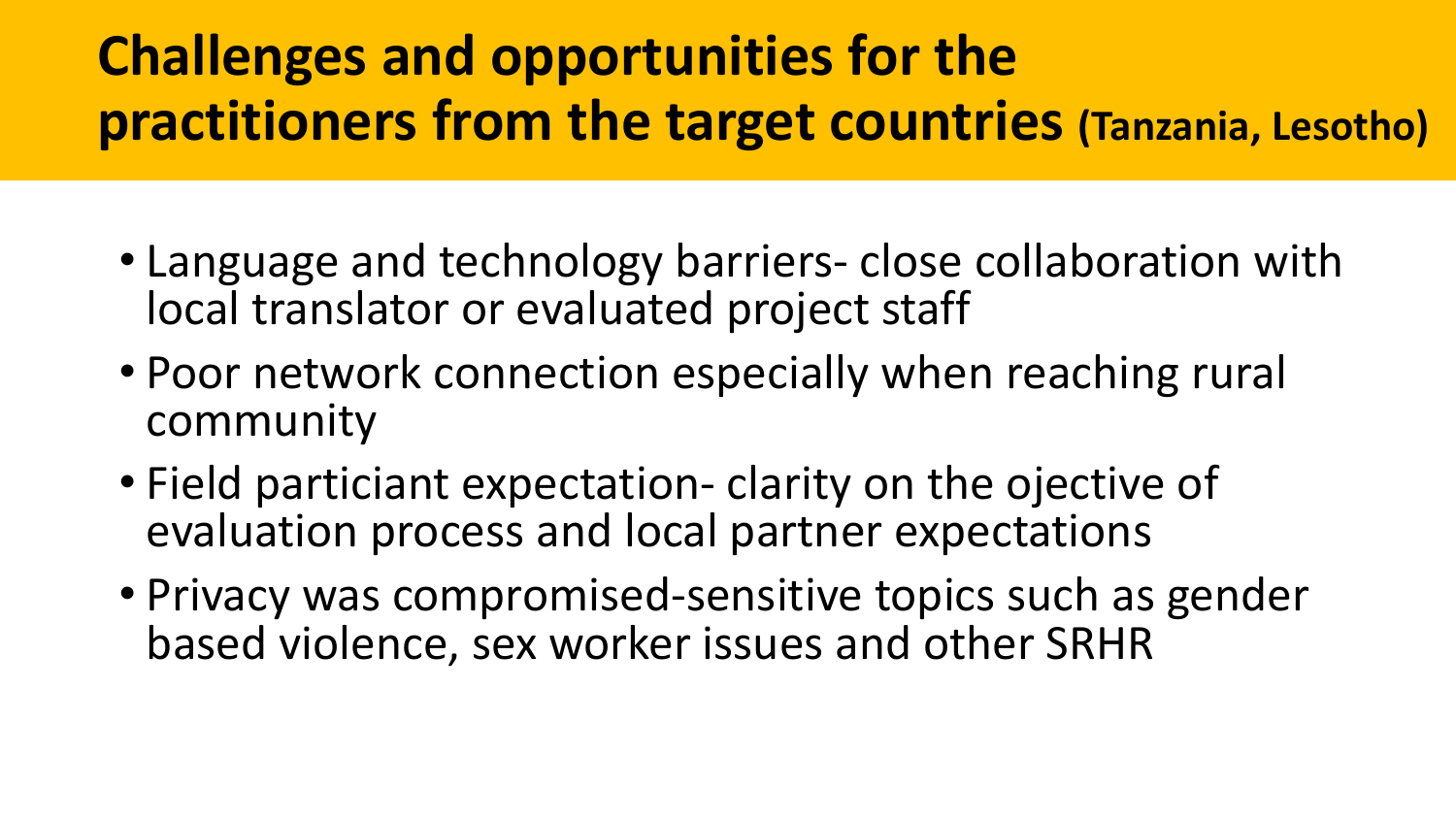# **Challenges and opportunities for the practitioners from the target countries** (Latin Am.)

- The worst period of Covid 19 in the region = lack of vaccines (fundamentalisms, corruption, negligence), economic and health crisis. Brazil, Nicaragua and Peru suffering from high political instability.
- Partners and staff feeling isolated under the long period confinement and challenged to deal with increasing gender-based violence. Issues such as gender equality and sexual diversity not always easy to observe by remote contact. Evaluation from the Global north sometimes is perceived as "end of partnership".
- Positive collaboration with the core evaluation team in general, expected tension regarding time = the use of more dynamics x more time to allow people to share.
- **Enriching evaluation experience**: always positive to visualize experiences from Latin America within a global perspective, space for real mutual learning and … it is possible to have a high-quality remote evaluation!!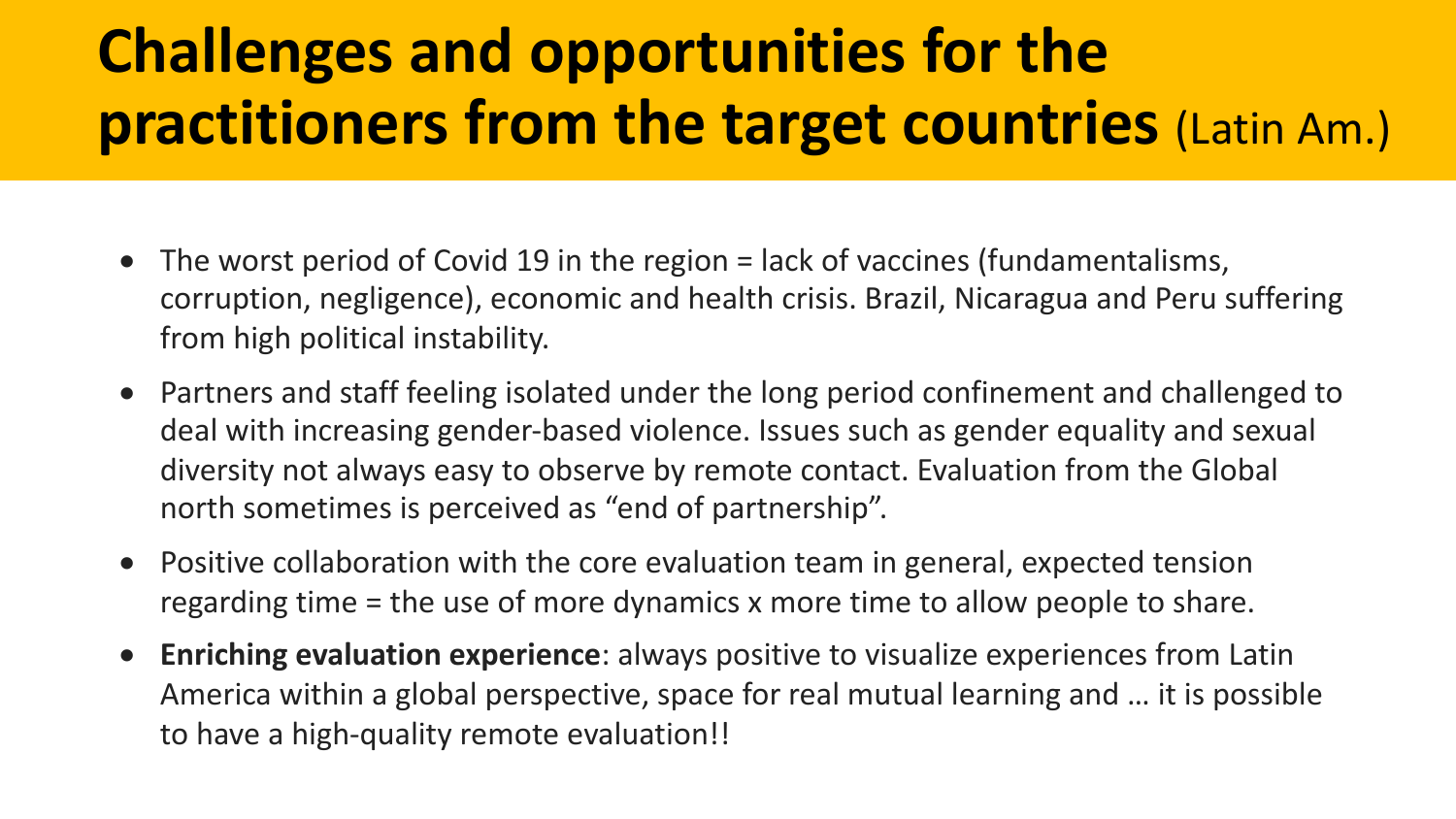# **CHALLENGES working with PO from the target countries**

- Time zones
- Languages working with two or more languages in the workshops
- Internet connection (especially in African countries)
- Access to computers/laptops by staff of partner organizations
- Ability using online tools
- •(Covid 19) situation in each country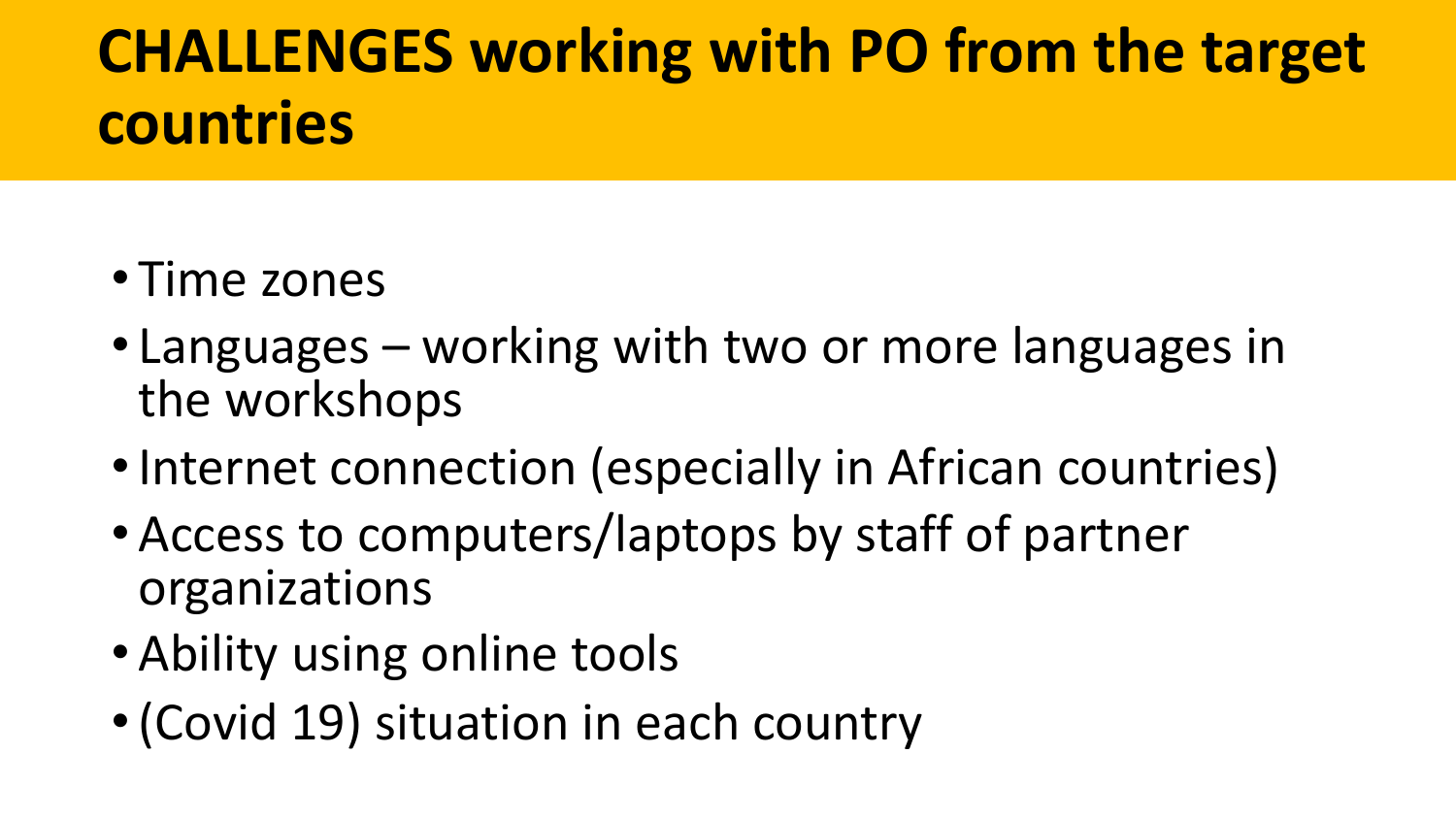### **CHALLENGES approaching the target groups**

- Communication infrastructure
- Access to mobile phones
- •Data for communication
- Covid19 situation / lockdown restrictions
- Talking about sensitive topics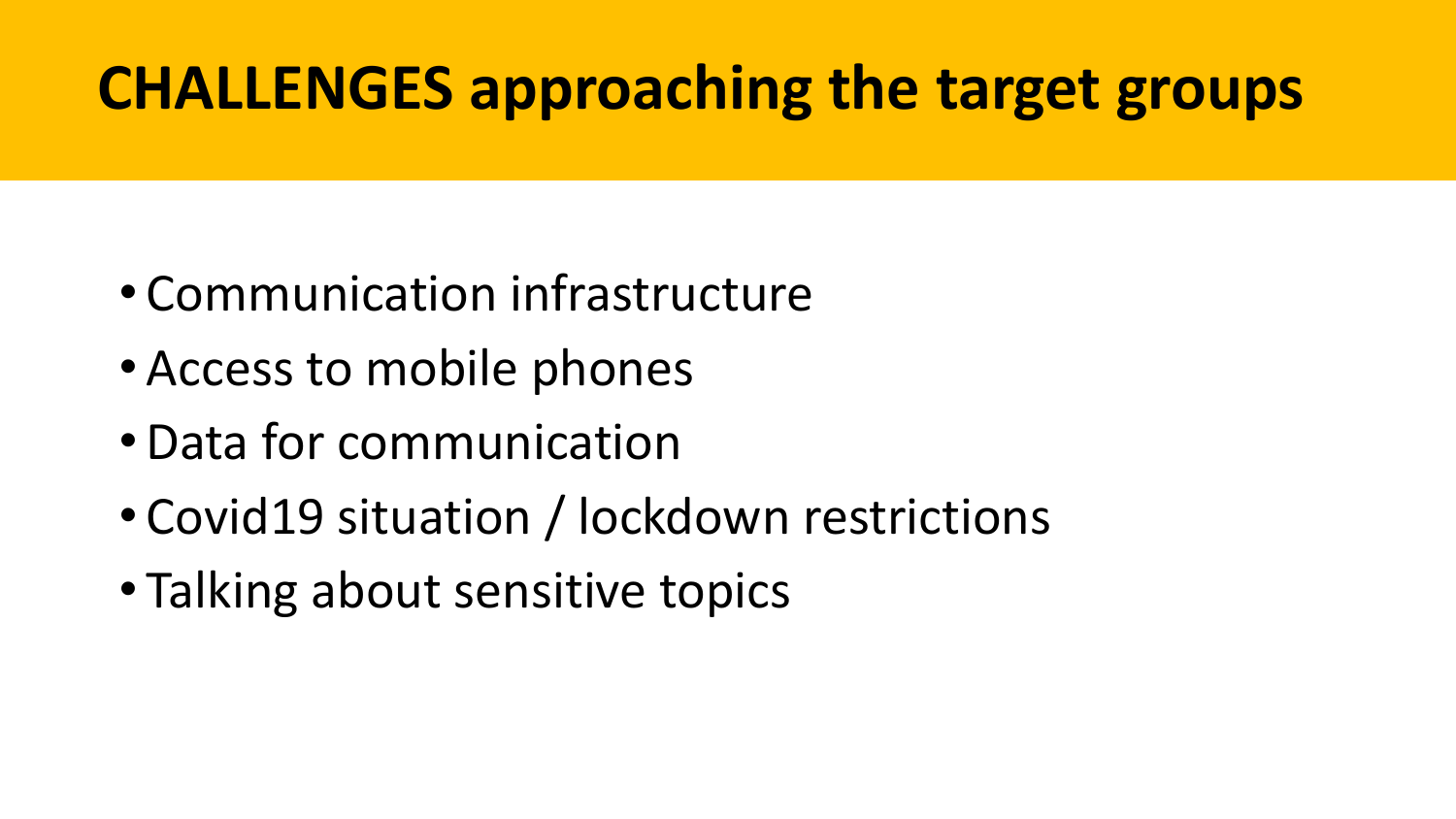# **OPPORTUNITIES doing remote evaluations**

- More flexibility (time, data collection period)
- Less travel sustainability (CO2) and logistics
- Greater involvement of local evaluation practicioners / changing roles
- Exchange among evaluation practioners from various continents / capacity-building
- Easier involvement of stakeholders (e.g. partner organisations) in various evaluation steps
- Data collection even where evaluators have no access (e.g. pandemic)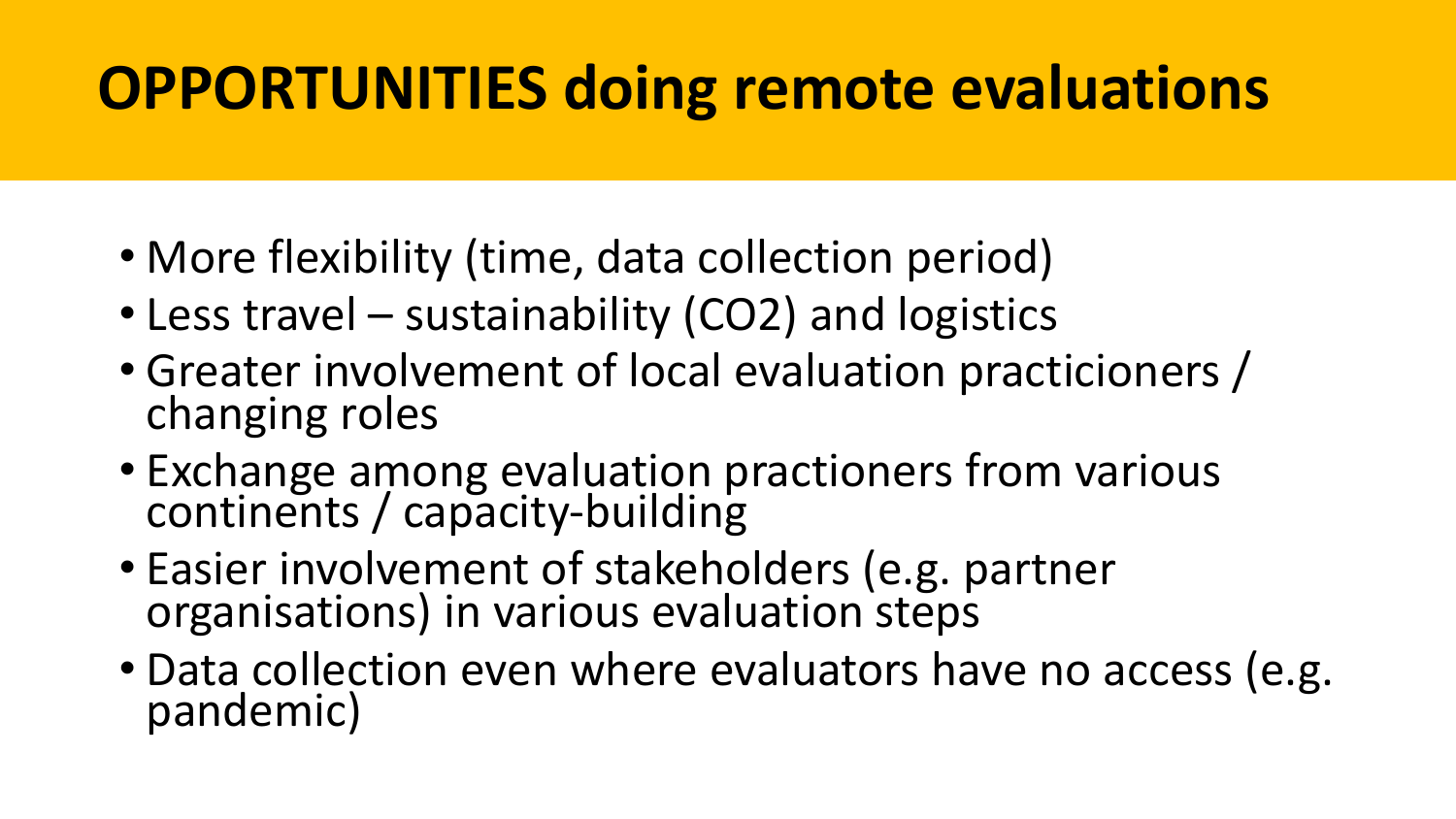**Extra time needed for:** 

- $\checkmark$  proposal development with different scenarios due to pandemic situation,
- $\checkmark$  co-development of tools/methods with local consultants,
- $\checkmark$  recruitment,
- $\checkmark$  translation of documents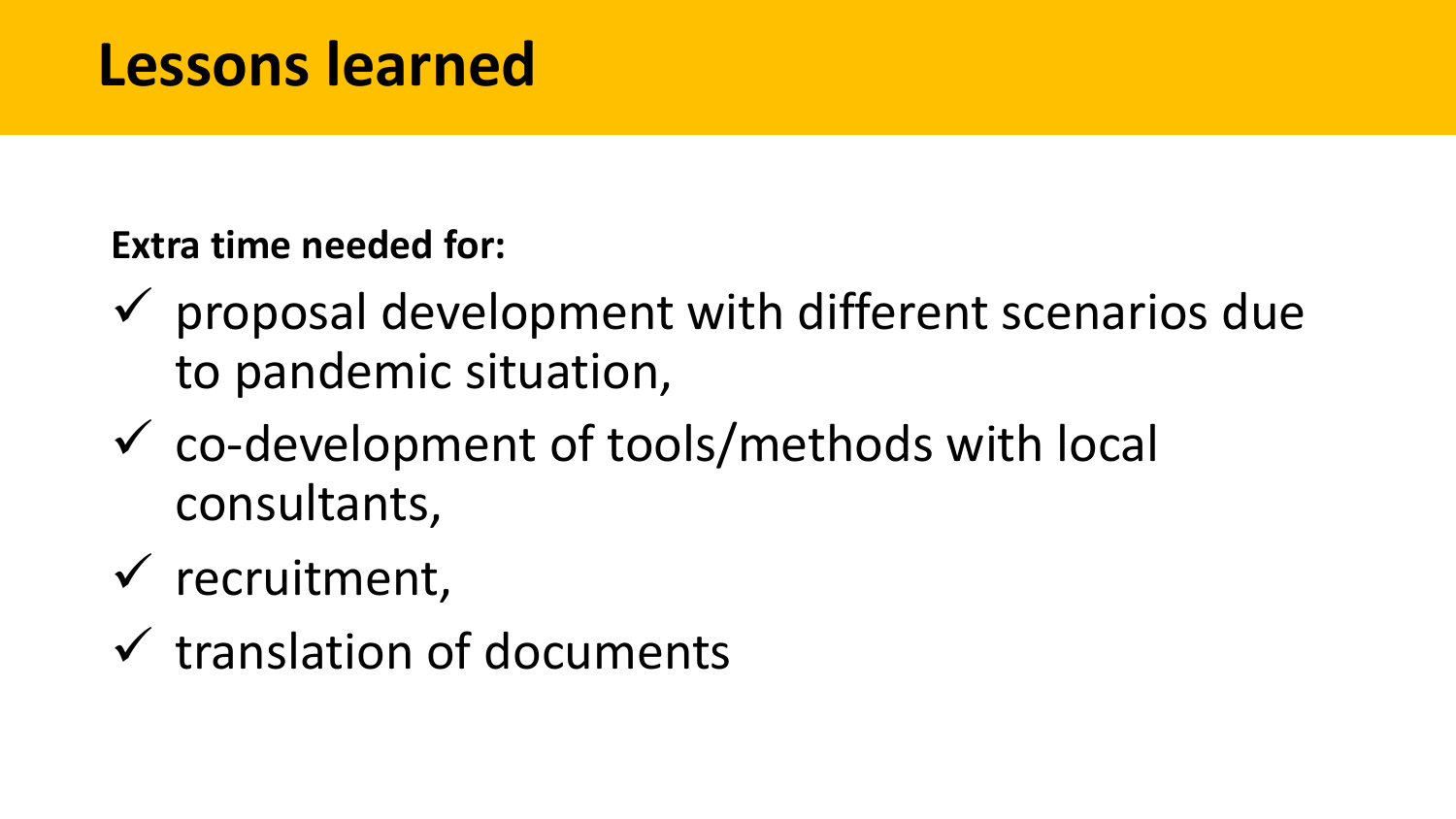### **Discussion**

- > What is your experience with remote evaluations?
- > Where do you see the greatest challenges and opportunities?
- > Do you think that there are topics that can't or should not be evaluated remotely?
- > What are your suggestions to increase inclusiveness in remote evaluations?